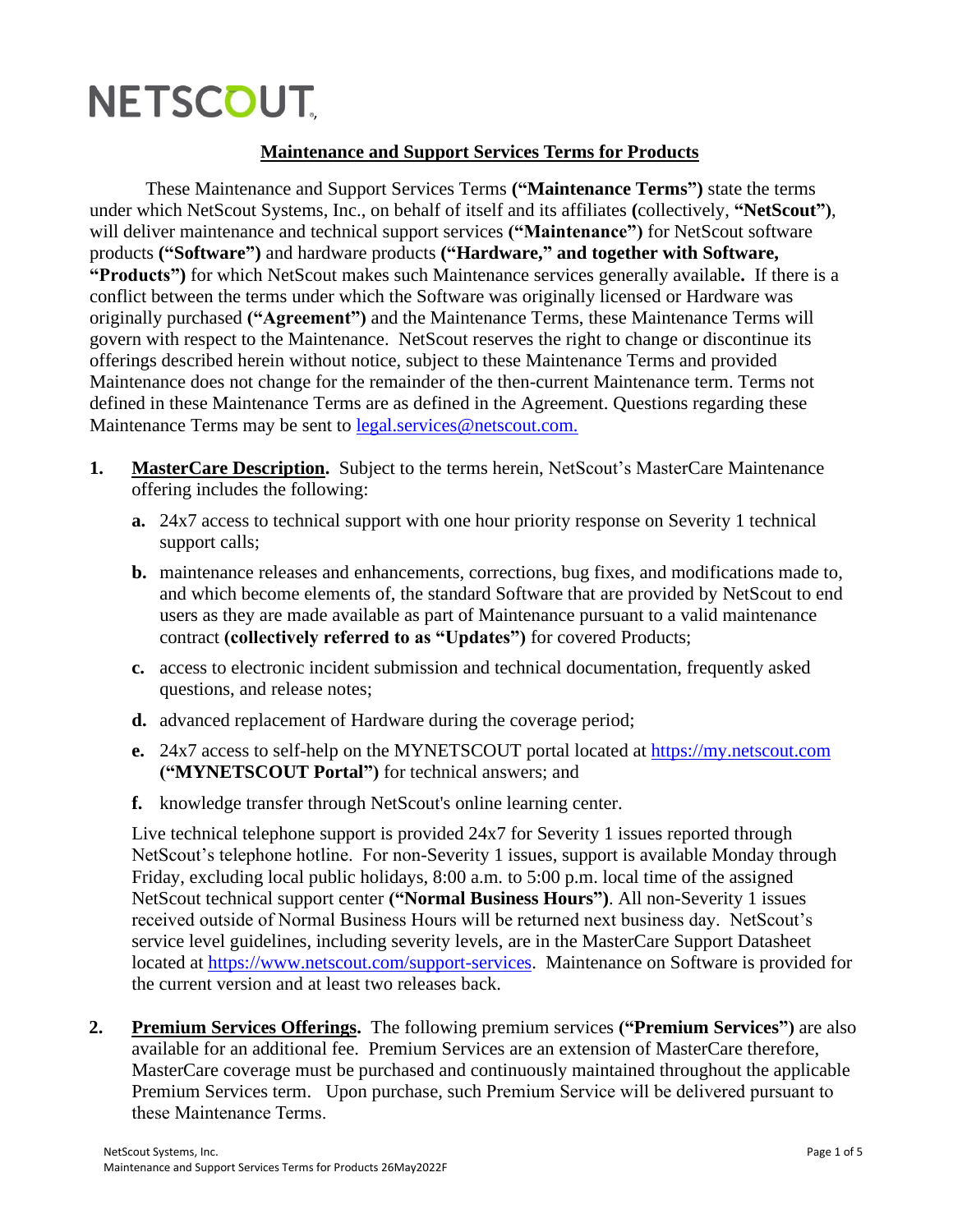- **a. Onsite Engineer Services.** Onsite Engineer Services **("OSE Services")** are provided by a NetScout dedicated technical support engineer located at a designated site agreed to by the parties or, if set forth in a Quote or other writing by NetScout, remotely and will be performed 40 hours per week. If the end user (i) requires additional work outside of these hours, compensatory time will be provided per end user's standard procedures or (ii) requests that the engineer travel to a site other than the office area to perform OSE Services, end user is responsible for all reasonable travel expenses.
- **b. Remote Site Engineer Services.** Remote Site Engineer Services **("RSE Services")** are provided by a NetScout remote technical support engineer located at a NetScout-designated facility and will be performed for the number of hours per week as set forth in the applicable Quote.

OSE and RSE Services are normally provided between the hours of 9:00 a.m. and 5:00 p.m. local time, Monday through Friday, excluding end user holidays and paid time off, provided the number of end user holidays is at least equal to the number of holidays NetScout provides to its employees in the applicable territory. OSE and RSE Services may include any one or more of the following, as agreed to by the parties and as they relate to the Products:

- (i) local assistance with day-to-day administration of end user's network performance management environment, including installation of upgrades to operating systems and Updates;
- (ii) Hardware maintenance, service pack installation, and oversight of best practice configuration;
- (iii) implementation assistance for installing and configuring new Products;
- (iv) beta testing new Products and features when requested; and
- (v) resolving technical support issues and escalating service needs.

For a maximum period of two weeks during the OSE or RSE Services term, as applicable, the technical support engineer will not be performing the OSE or RSE Services due to training.

- **3. Term and Renewal.** The term for MasterCare will be the number of months specified in NetScout's Quote and, unless otherwise agreed to by the parties in writing, the term of (a) OSE Services will be 12 months commencing on the date the engineer arrives at end user's designated site, and (b) RSE Services will be 12 months commencing on the date that the account becomes active. MasterCare and Premium Services may not be cancelled during the applicable term and may be renewed for additional terms, as agreed to by the parties and set forth in a Quote, upon payment of the applicable fees. Renewal notice will be provided at least 60 days prior to the expiration of the then-current term.
- **4. Fees, Invoicing and Payment.** Fees for MasterCare and Premium Services are set forth in the applicable NetScout Quote. Unless otherwise set forth in the applicable Quote or Agreement, or agreed to by the parties in a writing, fees will be invoiced in advance and are due and payable net 30 days from the invoice date. Payments are non-refundable. Standard RSE Services (20 hours/ week) may be converted to full-time RSE Services (40 hours/week) or OSE Services subject to payment of an additional fee.
- **5. Expired Maintenance.** Reinstatement of expired Maintenance requires the payment of fees for the time that such coverage was expired. In addition to payment of such back-fees, (a) expired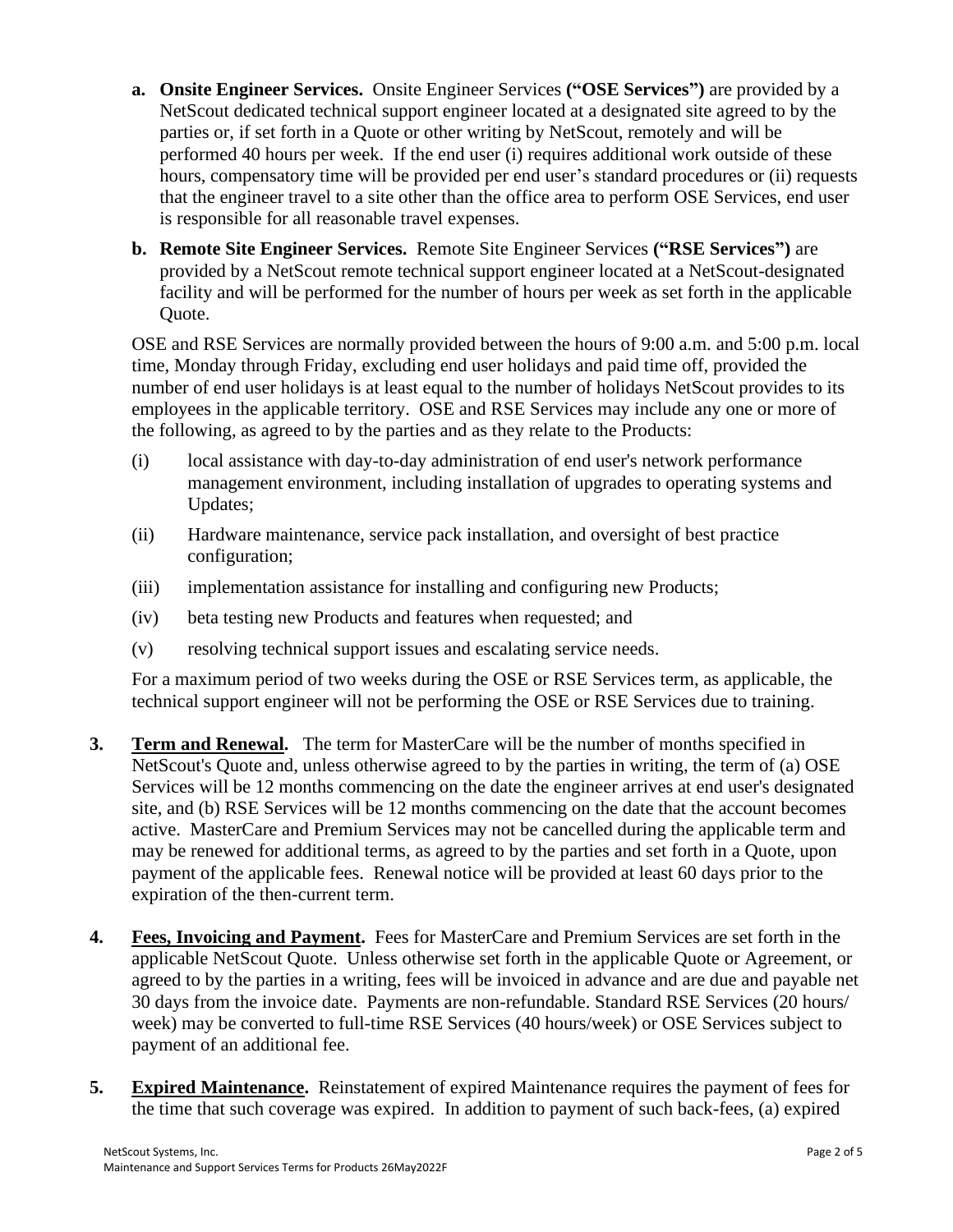Maintenance may be subject to a reinstatement fee, and (b) NetScout may require that Hardware be inspected by NetScout or an authorized NetScout channel partner before Hardware Maintenance will be reinstated.

- **6. Continuing Availability.** If NetScout discontinues a Product, then NetScout will continue to make Maintenance available in accordance with NetScout's then-current Product and Maintenance Life Cycle Policy, available on the MYNETSCOUT Portal, such Policy terms which are incorporated herein by reference.
- **7. Hardware Substitutions.** NetScout reserves the right to substitute functionally compatible hardware not affecting network configurations. Notwithstanding the foregoing, Hardware components not updated after four years may not be eligible for repair or replacement.
- **8. Limitations and Exclusions.** Unless otherwise agreed to in writing by NetScout, Product is eligible for Maintenance provided such Product (a) remains in the location to which such Product was originally shipped and (b) has not reached end of life. If Product is moved from one location to another **("Product Relocation")**, such Product Relocation is at end user's own risk, loss and expense, and end user is responsible for compliance and the obtaining of all necessary licenses to export, re-export or import the Product. Failure to notify NetScout of Product Relocation may result in the inability for NetScout to provide Maintenance in accordance with these Maintenance Terms, and NetScout will not be liable for any claims, demands, suits, actions, damages, liabilities, fines, penalties, losses, and expenses including without limitation attorneys' fees and disbursements and court costs resulting from Product Relocation.

Maintenance does not extend to Product for which Maintenance has not been purchased, nor for malfunctions resulting from use of the Products in combination with equipment or software not supplied by NetScout or recommended in the Product Documentation. NetScout is not liable for delays caused by third parties. Geographical restrictions or limitations may apply to the Maintenance described herein and such services may not be available in all areas. If a party other than NetScout make repairs or modifications to the Products without NetScout's written authorization **("Unauthorized Repairs")**, NetScout is not obligated to provide Maintenance with respect to claims resulting from the Unauthorized Repairs. In addition, NetScout's Maintenance obligations do not extend to improper or unauthorized use of the Products, a force majeure event, or any causes external to the Product such as power failure or electric power surge; or modification to factory default configurations. Functional upgrades such as faster processors, increased memory / flash, etc. are not covered under Maintenance and are separately chargeable at the then-current list price.

- **9. Return Material Authorization ("RMA").** Defective Hardware that is returned for repair or replacement is governed by NetScout's then-current Hardware Product Return Material Authorization Policy **("RMA Policy")** located at [https://www.netscout.com/legal/terms-and](https://www.netscout.com/legal/terms-and-conditions)[conditions,](https://www.netscout.com/legal/terms-and-conditions) such RMA Policy which is incorporated herein by reference.
- **10. Confidential Information.** All technical and business information, including without limitation all Software and Updates provided by NetScout, contain valuable trade secrets of NetScout and constitute confidential information. End user agrees to protect the confidentiality of such information with the same degree of care by which it protects its own such confidential information, but no less than reasonable care. End user may not provide access to or disclose confidential information to any third party without the prior written consent of NetScout.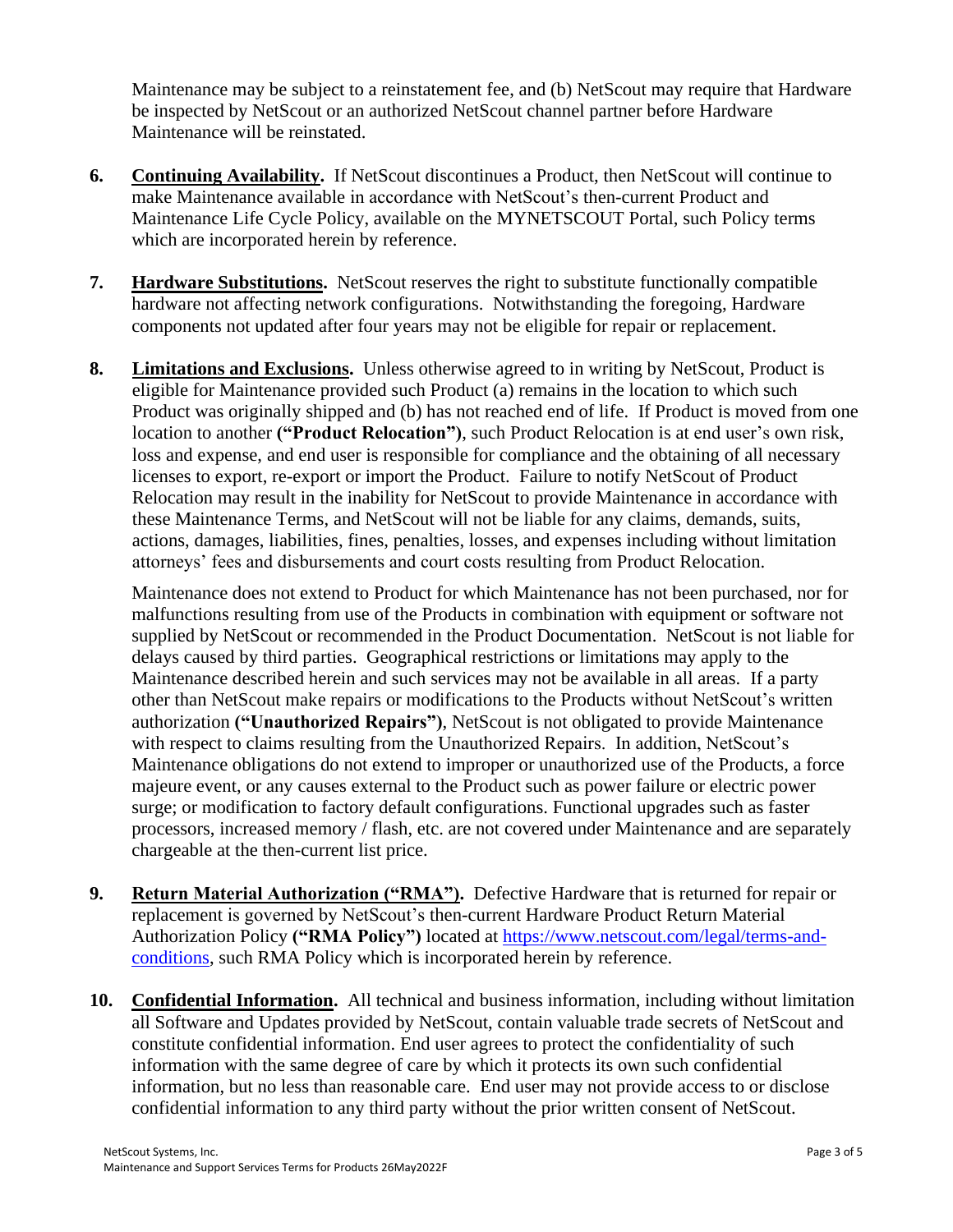- **11. Product Feedback.** NetScout may solicit or receive feedback on the functions and operation of the Product, reports of issues, bugs or service errors, or Product feature suggestions (collectively, **"Product Feedback"**). Such Product Feedback is deemed assigned to NetScout and constitutes NetScout property. NetScout may use or exploit Product Feedback without any accounting or payment to the party providing such Product Feedback
- **12. Network Data.** NetScout may be provided with data and network traffic information including, but not limited to, configuration data, IP addresses, payload data (which includes the content of the message), screenshots, data dumps, and trace and log files (collectively, **"Network Data"**). NetScout may use Network Data to provide Maintenance and other services as well as for purposes compatible with providing such services including, but not limited to, error analysis and correction, and Product and/or service adjustment, configuration, improvement, and development. NetScout may also: (a) use Network Data to compile statistical and other information related to the performance, operation and use of the Products and/or services and (b) share Network Data, but only in de-identified aggregated form to create statistical analysis and for research and development purposes (collectively, the **"Analyses"**). NetScout retains all intellectual property rights in the Analyses, excluding any Network Data contained therein.
- **13. Limitation of Liabilit**y**.** TO THE MAXIMUM EXTENT PERMITTED BY LAW, IN NO EVENT WILL NETSCOUT OR ITS LICENSORS OR SUPPLIERS BE LIABLE FOR ANY SPECIAL, INDIRECT, PUNITIVE, INCIDENTAL, OR CONSEQUENTIAL DAMAGES INCLUDING, BUT NOT LIMITED TO, LOSS OF PROFITS, LOSS OF REVENUE, LOSS OF USE, LOSS OF DATA, BUSINESS INTERRUPTION, OR THE COST OF PROCUREMENT OF SUBSTITUTE GOODS OR SERVICES, EVEN IF ADVISED OF THE POSSIBILITY THEREOF AND NOTWITHSTANDING ANY FAILURE OF ESSENTIAL PURPOSE OF ANY LIMITED REMEDY. TO THE MAXIMUM EXTENT PERMITTED BY LAW, IN NO EVENT WILL THE CUMULATIVE LIABILITY OF NETSCOUT EXCEED THE AMOUNTS PAID OR PAYABLE FOR THE MASTERCARE OR PREMIUM SERVICES THAT GIVES RISE TO SUCH CLAIM.

THE LIMITATIONS OF LIABILITY SET FORTH IN THIS AGREEMENT ARE CUMULATIVE AND ARE INTENDED AND ACKNOWLEDGED BY YOU TO BENEFIT LICENSOR AND ITS SUPPLIERS. Licensor is acting on behalf of its Suppliers for the purpose of disclaiming, excluding and/or limiting obligations, warranties and liability as provided in this Agreement.

## **14. End User Obligations.**

- **a. Access to Products.** End user consents to and will grant the NetScout engineer reasonable access to NetScout Products and any related systems, networks, or equipment reasonably necessary to enable the engineer to perform Maintenance. End user represents that it has obtained any consents necessary for NetScout to perform Maintenance.
- **b. OSE Services.** During any OSE Services term, end user will (i) make available to the engineer a dedicated office space, telephone, and internet access at the Office Area and (ii) designate an employee of end user to act as a central point of contact for the engineer to coordinate the performance of OSE Services.
- **c. Non-Solicitation.** End users will not directly or indirectly solicit, encourage, or attempt to